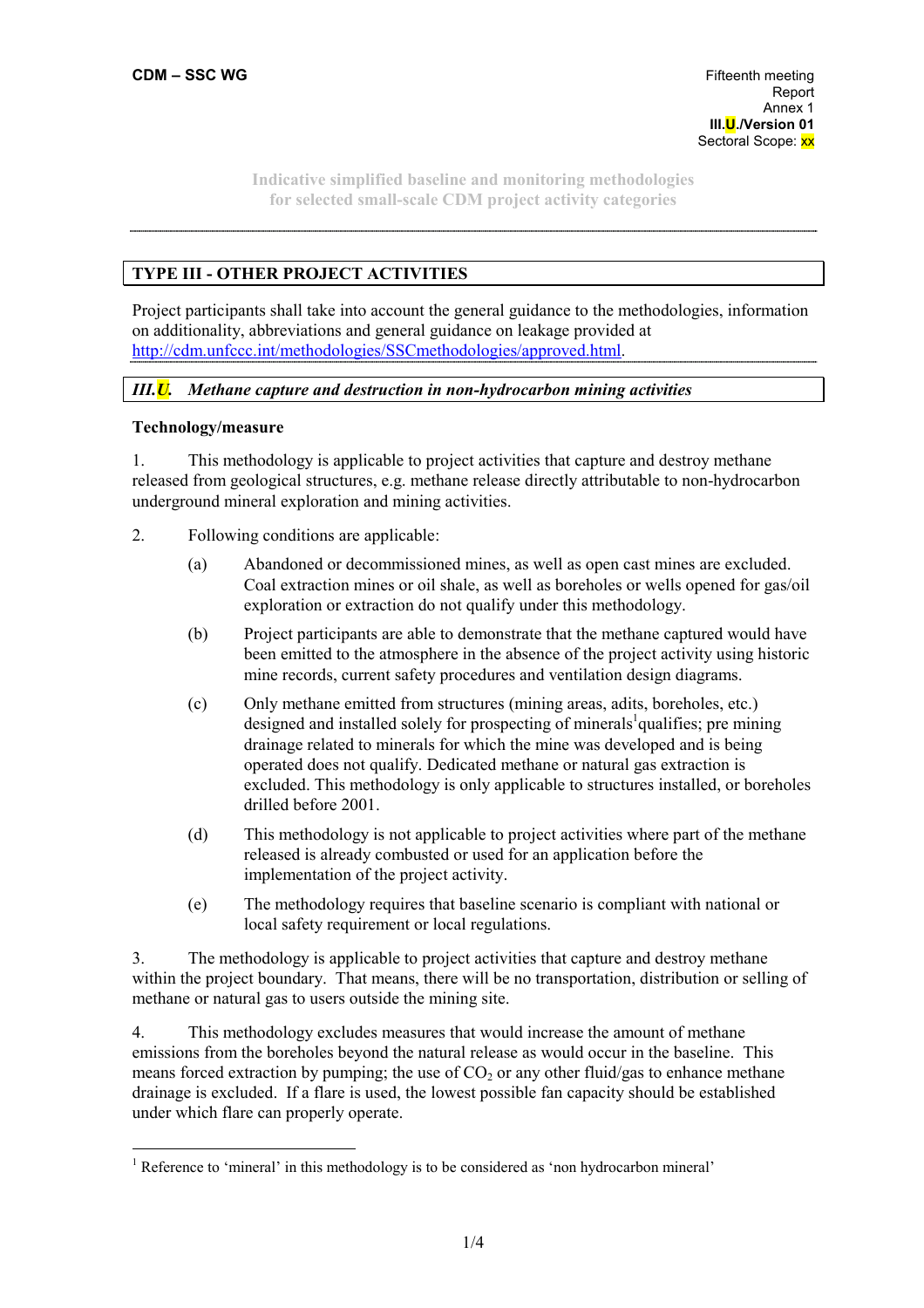*III.U Methane capture and destruction in non-hydrocarbon mining activities (cont)* 

5. This methodology is not applicable if a combustion facility is used for heat and/or electricity generation. Should there be a case for generation of electricity or thermal energy from the methane, a request for revision of this methodology may be submitted in accordance with the procedures.

6. Measures are limited to those that result in emission reductions of less than or equal to 60 kt  $CO<sub>2</sub>$  equivalent annually.

# **Boundary**

7. The project boundary is the actual area of the borehole or venting shaft and the infrastructure under the project activity (e.g. pipes, flares, fans, fire breaks, fences and security).

## **Baseline**

8. In the baseline scenario methane is emitted to atmosphere. The baseline emissions are calculated *ex post* as the methane in the residual gas multiplied with the global warming potential for methane, for the hours when the gas was simply vented. The baseline emissions are calculated in accordance with the procedures of "Tool to determine project emission from flaring gases containing methane":

$$
BE_y = \sum_{h=1}^{8760} TM_{RG,h} * \frac{GWP_{CH4}}{1000}
$$
 (1)

Where:

| $BE_{v}$                                 | Baseline emissions in year $y$ (tCO <sub>2</sub> e)                                                                                        |
|------------------------------------------|--------------------------------------------------------------------------------------------------------------------------------------------|
| $\mathit{TM}_{\scriptscriptstyle{RG,h}}$ | Mass flow rate of methane in the residual gas (in the Tool it is defined as the gas<br>stream flowing to the flare) in the hour $h$ (kg/h) |
| GWP <sub>CH4</sub>                       | Global warming potential for methane (value of 21)                                                                                         |

1/1000 Factor to convert kg/y to tonne/y

The baseline estimate should be calculated *ex ante*, based on measured data prior to the project activity. This requires sampling to assess the expected flow and composition of the residual gas. Such sampling should cover a sufficiently long period of at least one year. If the measurements detect any long time trend of increasing or decreasing flow or concentration, this should be taken into account for conservative estimations for the crediting period.

# **Leakage**

9. If the methane recovery and combustion technology is equipment transferred from another activity or if the existing equipment is transferred to another activity, leakage is to be considered.

# **Project activity emissions**

10. Project activity emissions consist of: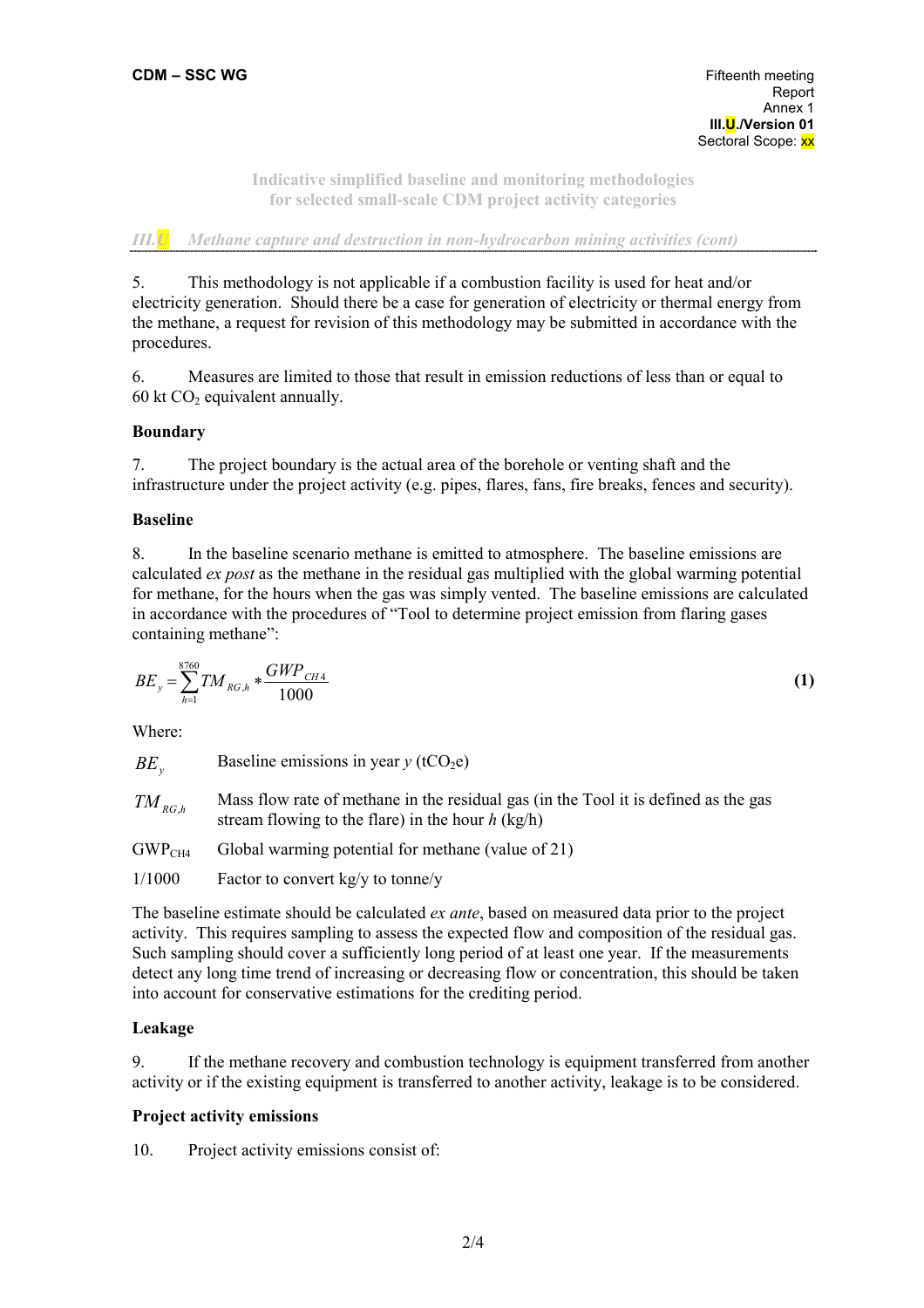*III.U Methane capture and destruction in non-hydrocarbon mining activities (cont)* 

- (a) Any grid electricity or fossil fuel used in the project equipment. The emissions associated with grid electricity consumption should be calculated in accordance to AMS I.D.
- (b) The  $CO<sub>2</sub>$  emissions from the combusted methane are calculated and included as project emissions because the methane is from fossil origin.
- (c) Emissions from un-combusted methane calculated in accordance with the "Tool to determine project emission from flaring gases containing methane."

Project emissions can be determined as follows:

$$
PE_{y} = PE_{ME,y} + PE_{MD,y} + PE_{UM,y}
$$
 (2)

Where:

| $PE_v$             | Project emissions in year $y$ (tCO <sub>2</sub> e)                                            |
|--------------------|-----------------------------------------------------------------------------------------------|
| PE <sub>ME.v</sub> | Project emissions from energy use to capture and use methane in year $y$ (tCO <sub>2</sub> e) |
| $PE_{MD,v}$        | Project emissions from methane destroyed in year $y$ (tCO <sub>2</sub> e)                     |
| $PE_{UM, v}$       | Project emissions from un-combusted methane in year $y$ (tCO <sub>2</sub> e)                  |

11. Project emissions from energy use  $(PE_{ME,y})$  to capture and use methane in year y shall be determined as follows:

$$
PE_{ME,y} = PE_{ELLC,y} + PE_{FF,y}
$$
\n
$$
\tag{3}
$$

Where:

 $PE<sub>ELECV</sub>$  Project emissions from the use of electricity for the operation of the facilities installed by the project in year  $y$  calculated in accordance to AMS I.D (tCO<sub>2</sub>)

 $PE_{FF,y}$  Project emissions from the combustion of fossil fuels for the operation of the facilities installed by the project in year y calculated in accordance with the "Tool to calculate project or leakage  $CO_2$  emissions from fossil fuel combustion" (t $CO_2e$ )

12. Project emissions from methane destroyed in year  $y$  ( $PE<sub>MD,y</sub>$ ) shall be determined as follows:

$$
PE_{MD, y} = \sum_{h=1}^{8760} TM_{RG, h} * (\eta_{flare, h}) * \frac{CEF_{CH4}}{1000}
$$
 (4)

Where:

| CEF <sub>CH4</sub> | Carbon emission factor for combusted methane $(2.75 \text{ tCO}_2/\text{tCH}_4)$ |
|--------------------|----------------------------------------------------------------------------------|
|--------------------|----------------------------------------------------------------------------------|

| $\eta_{\text{flare},h}$ | Flare efficiency in hour $h$ , according to the "Tool to determine project emission" |
|-------------------------|--------------------------------------------------------------------------------------|
|                         | from flaring gases containing methane"                                               |

1/1000 Factor to convert kg/y to tonne/y